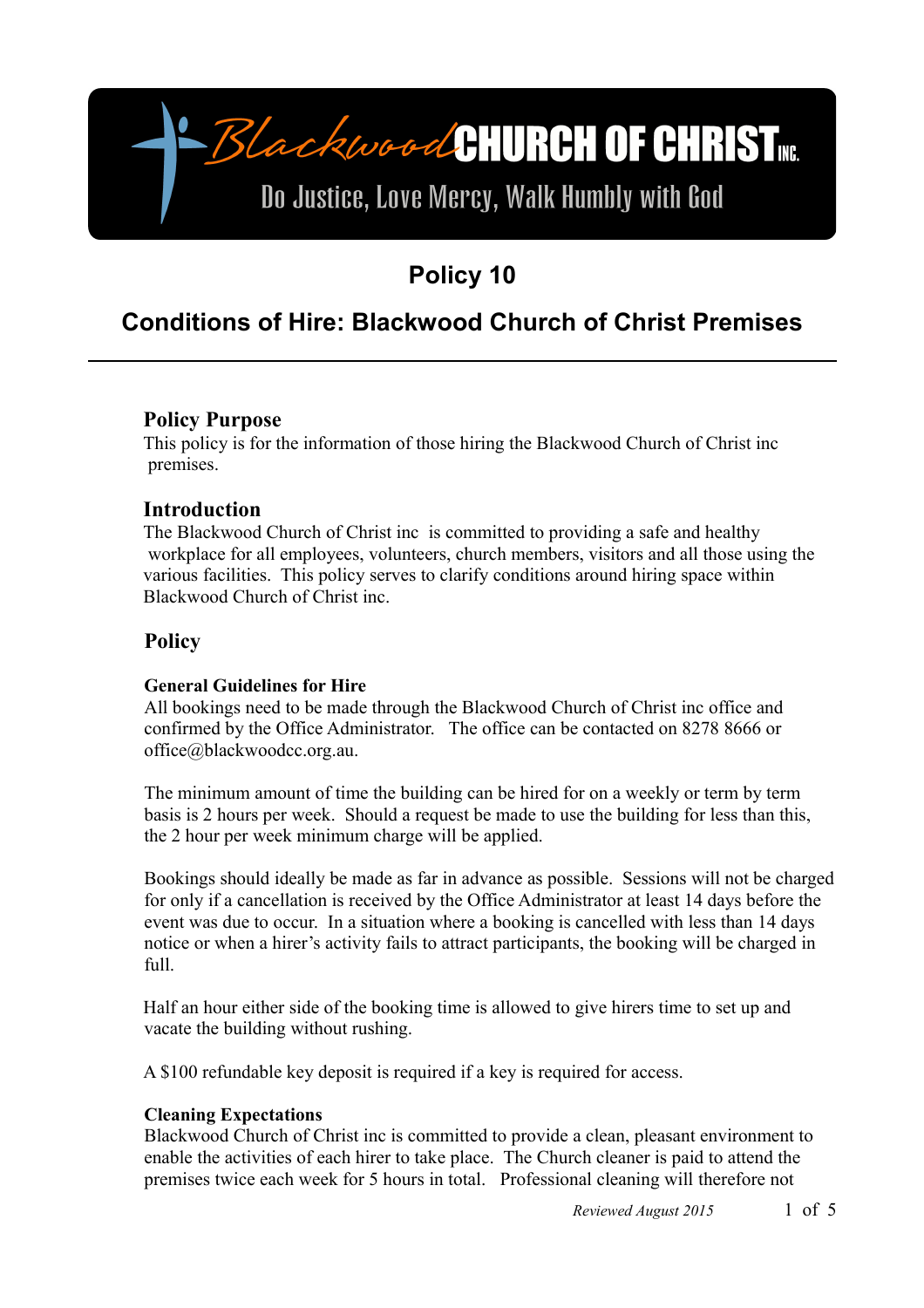always occur between bookings, so it is requested that hirers leave the room which is hired in the way that a hirer would expect to find it.

Vacuuming is required to pick up any food crumbs or dirt which the hirer's activity has brought in.

If the inside bins are filled, the hirer is requested to empty the contents into the wheelie bins located in a small recess just off Waite Street, near the main doors of the church.

#### **Storage of Activity Related Equipment**

The Church is able to offer only very minimal storage facilities, as there are many users of this building. Therefore, hirers are recommended to take their items home with them whenever possible.

Storage of items can be organised with the approval by the church office but it is done so entirely AT THE HIRER'S OWN RISK. Items must always be stored in the areas designated for them by the Office Administrator. Items should be clearly labelled with the hirer's name and day and time of booking.

It is the hirer's responsibility to insure anything left at Blackwood Church of Christ inc , as the Church cannot guarantee the safety of items left on the premises, and takes no responsibility for the moving, misplacing, damage, loss or theft of items.

Storage approved by the church office is free of charge for groups hiring facilities for a minimum of 5 hours per week. Storage space applies up to a maximum quantity of 2 cupboards and one cubic metre of space. Storage incurring charges apply regardless of how often activities are running.

See the Table of Charges for storage fees.

#### **Payment of Hire Fees**

Payment of fees is required in ADVANCE, either a monthly or term to term basis. The preferred method of payment is bank transfer.. Account numbers may be obtained from the office or from the church's website.

If payment falls into arrears by 2 weeks, the Church reserves the right to refuse any further use of the building.

#### **Extra Information**

Blackwood Church of Christ inc reserves the right to end hiring arrangements without notice at any time, if the building is needed for Ministry purposes. In these instances, as much notice as possible will be provided but no guarantees can be made. Should this occur, monies paid will be refunded.

The church address is not to be given out as a postal contact for invoices and correspondence for the hirer or the hirer's business. Mail for businesses needs to go to the hirer's own address or PO Box. If hirer's own mail is received at the church, the church can accept no responsibility for forwarding it to the hirer.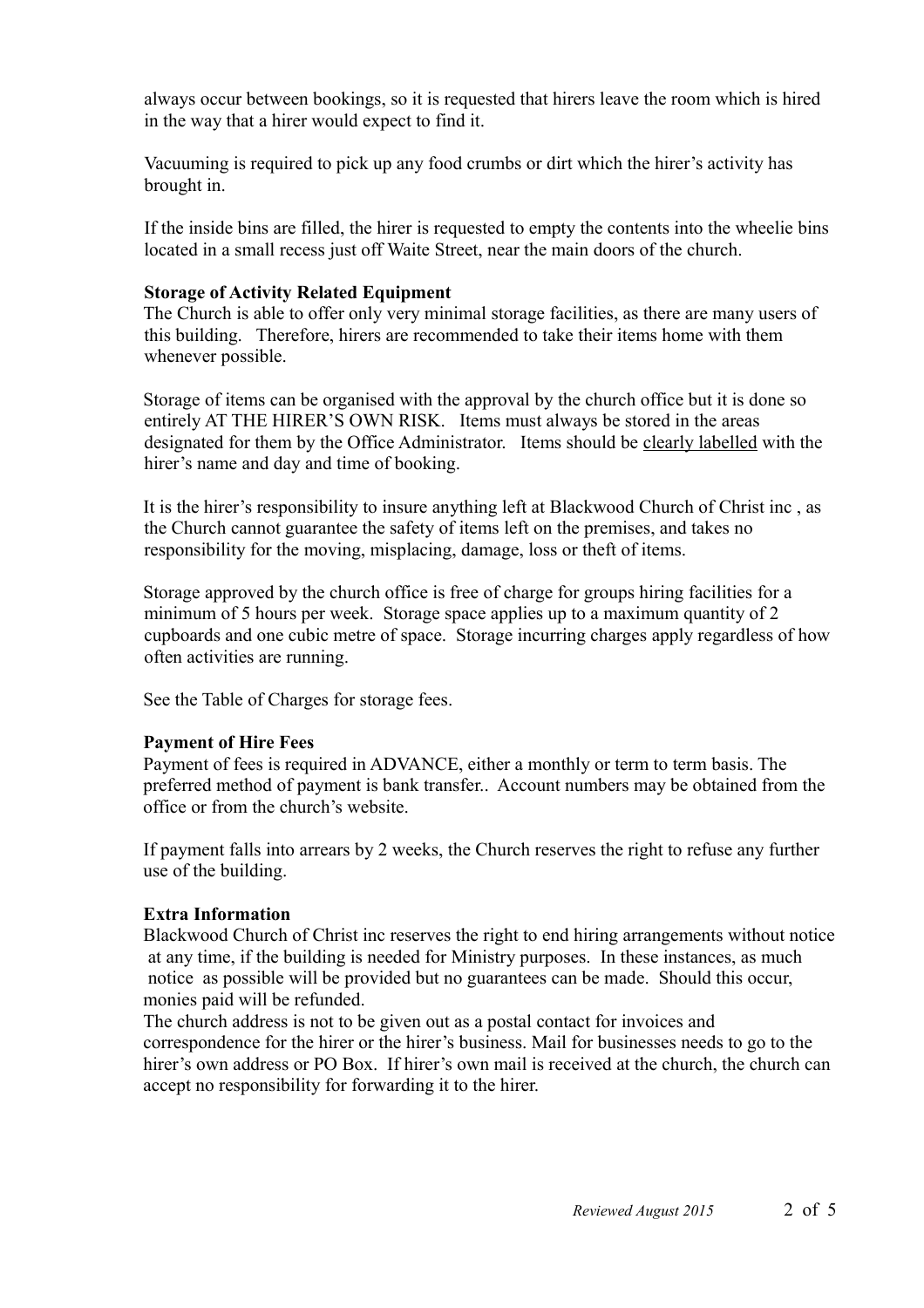## **Hire Charges are Per Hour rate.**

|                                                | <b>Standard</b> | Not for Profit /<br><b>Member</b> | <b>Mission</b><br><b>Related</b> |
|------------------------------------------------|-----------------|-----------------------------------|----------------------------------|
| <b>Kitchen</b><br><b>Small Function &lt;25</b> | \$16.50         | <b>\$11</b>                       | $\boldsymbol{0}$                 |
| <b>Large Function &gt;25</b>                   | \$27.50         | \$16.50                           | $\boldsymbol{0}$                 |
| <b>Kidzone/Meeting room</b>                    | \$27.50         | \$16.50                           | $\boldsymbol{0}$                 |
| <b>Basketball Hall</b>                         | \$27.50         | \$16.50                           | $\boldsymbol{0}$                 |
| <b>Small Hall</b>                              | \$27.50         | \$16.50                           | $\boldsymbol{0}$                 |
| <b>Foyer Area/Cafe</b>                         | \$27.50         | \$16.50                           | $\boldsymbol{0}$                 |
| <b>Chapel</b>                                  | \$66.00         | \$27.50                           | $\boldsymbol{0}$                 |
| <b>Storage</b> (Per Week per cubic<br>metre)   | \$3.00          | N/A                               | N/A                              |

 **Prices include 10%GST.**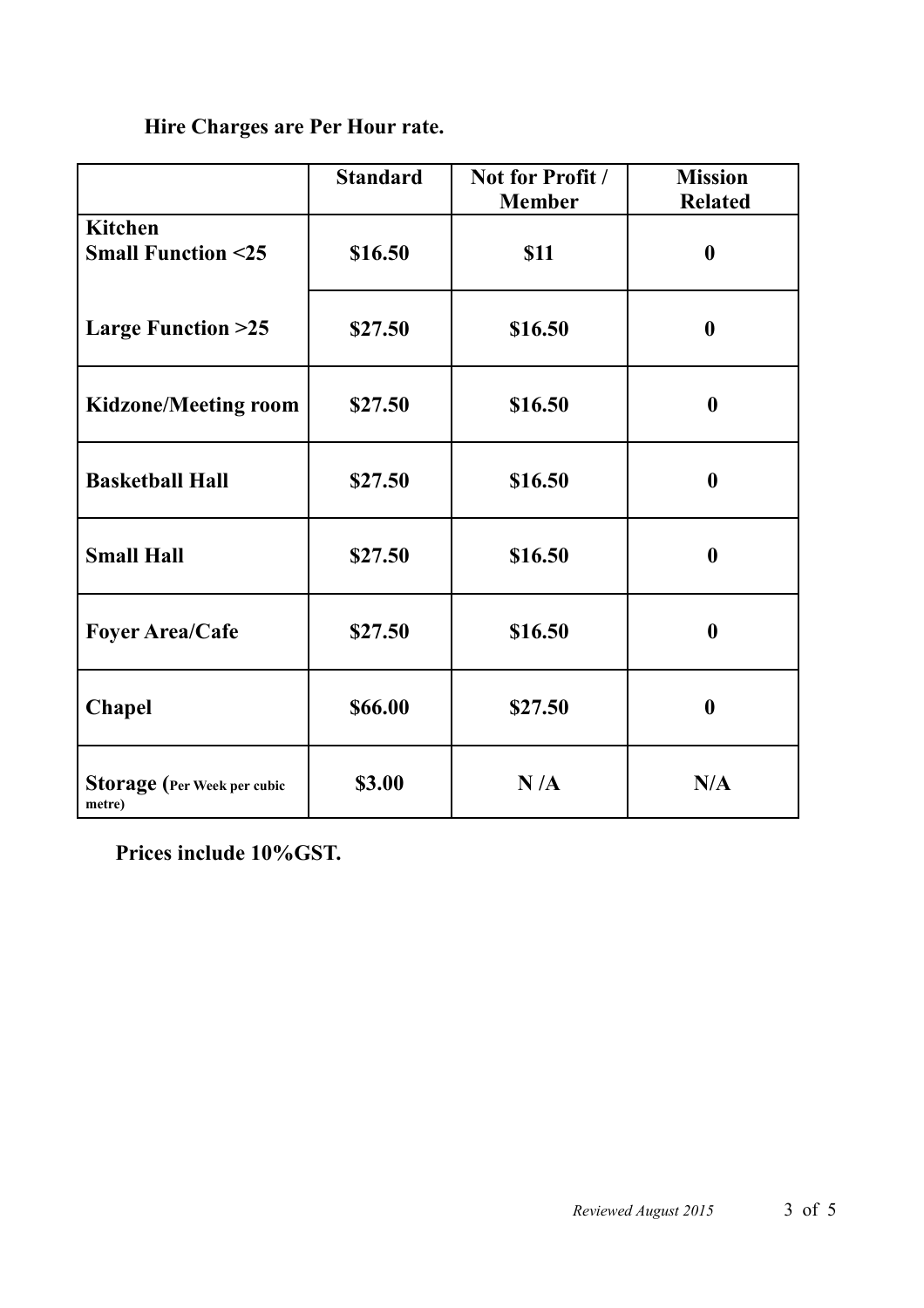#### **Policy References**

Policy 3 – Work Health and Safety Policy 6 – Work Health and Safety for Hirers of Premises Policy 8 – Alcohol and Drugs on Premises

#### **Review of Policy**

This policy and fees shall be reviewed annually or as required

**Authorised by: (Chair of Elders)**

**Signature: …................................................ Date:**